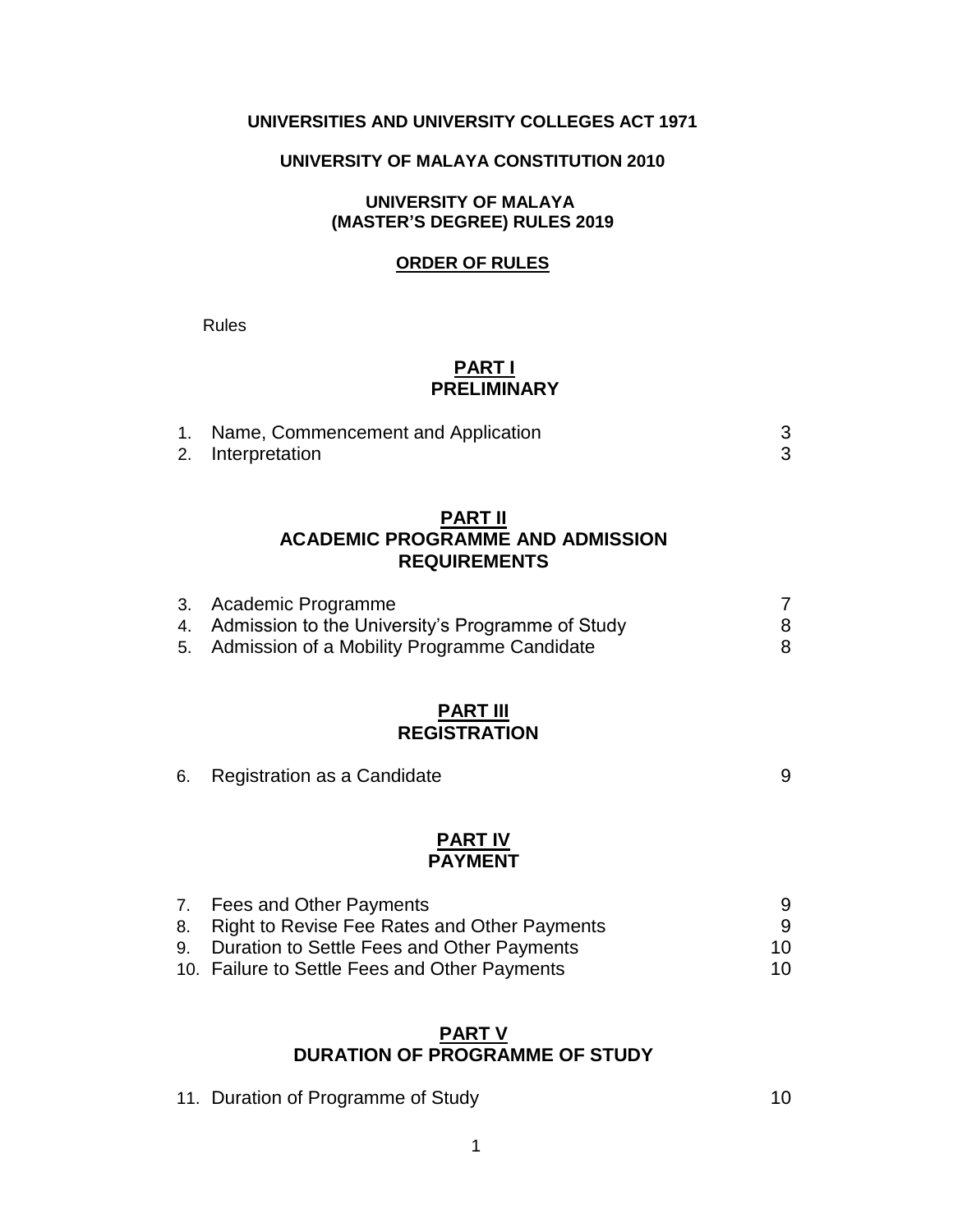| 12. Minimum and Maximum Duration                   | 10. |
|----------------------------------------------------|-----|
| 13. Suspension of a Candidate's Programme of Study | 10  |

# **PART VI STRUCTURE OF ACADEMIC PROGRAMME**

| 14. Structure of Programme by Research and by Mixed Mode | 11 |
|----------------------------------------------------------|----|
| 15. Structure of Programme by Coursework                 | 11 |
| 16. Structure of Programme by Clinical                   | 11 |

## **PART VII LANGUAGE REQUIREMENTS**

| 17. Bahasa Malaysia Requirement  |  |
|----------------------------------|--|
| 18. English Language Requirement |  |

# **PART VIII ASSESSMENT METHOD**

| 19. Assessment             |  |
|----------------------------|--|
| 20. Committee of Examiners |  |

# **PART IX GRADUATION**

|  | 21. Graduation Requirements |  |
|--|-----------------------------|--|
|  |                             |  |

### **PART X GENERAL**

| 22. Termination of Candidature                                   | 14 |
|------------------------------------------------------------------|----|
| 23. Power of the Senate to Formulate Regulations                 | 14 |
| 24. Exemption of Application                                     | 14 |
| 25. Compliance with the Universities and University Colleges Act | 15 |
| 1971, University of Malaya Constitution, Statutes, Rules and     |    |
| Regulations                                                      |    |
| 26. Repeal                                                       | 15 |
|                                                                  |    |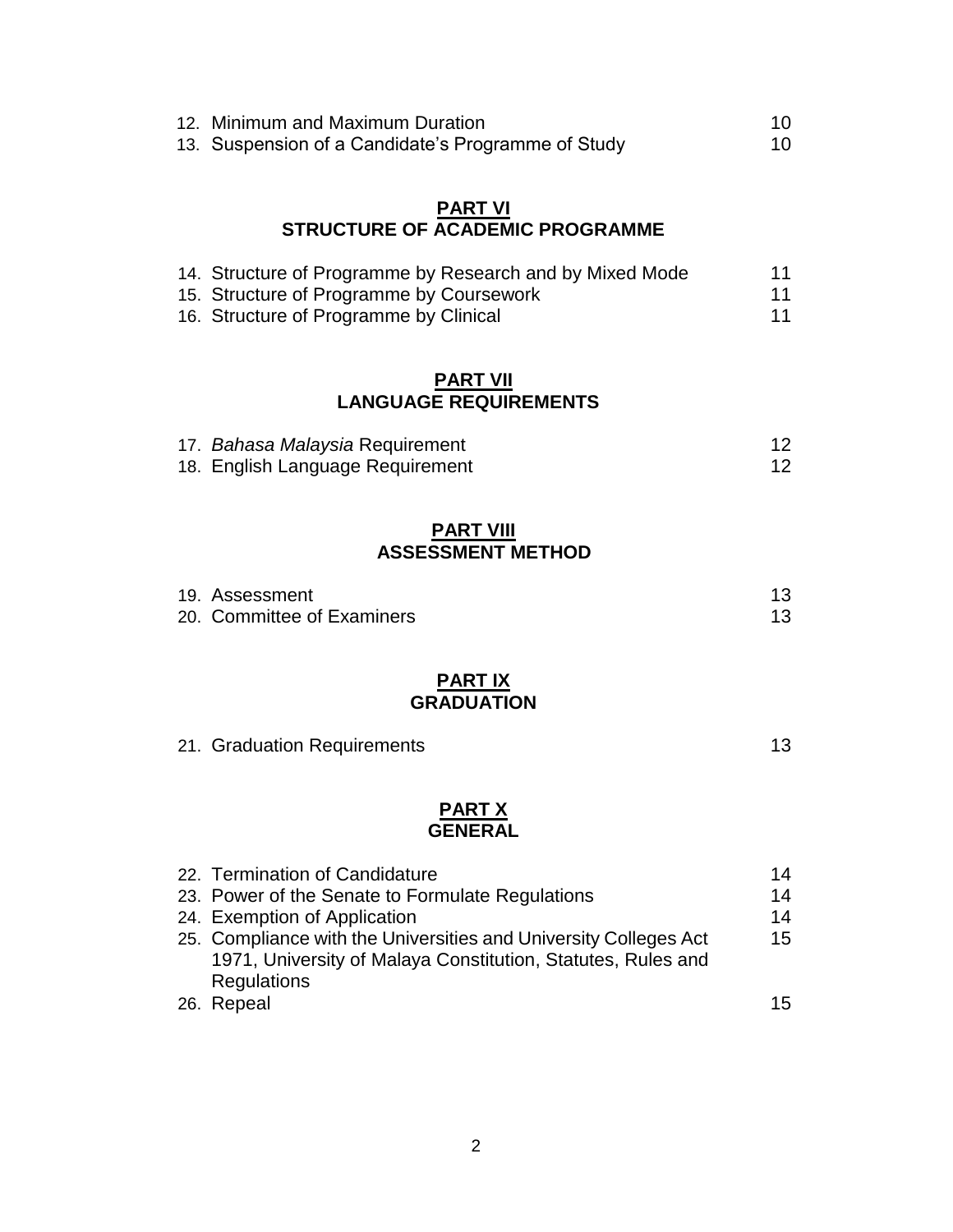### **UNIVERSITIES AND UNIVERSITY COLLEGES ACT 1971**

#### **UNIVERSITY OF MALAYA CONSTITUTION 2010**

### **UNIVERSITY OF MALAYA (MASTER'S DEGREE) RULES 2019**

In the exercise of the powers conferred under subsection 37(1) of the Constitution of the University of Malaya 2010 [P.U. (A) 444/2010], the Board of Directors of the University of Malaya has formulated the following rules:

#### **PART I PRELIMINARY**

#### **1. Name, Commencement and Application**

- (1) These Rules may be cited as the University of Malaya (Master's Degree) Rules 2019 and shall come into force from the 2019/2020 Academic Session.
- (2) These Rules shall apply to all candidates of the Master's Degree programme admitted prior to and in the Academic Session 2019/2020 and thereafter.
- (3) Notwithstanding that provided in subrule (2), candidates admitted prior to and in Admission Session 2018/2019 at the Faculty of Dentistry will be subject to the examination assessment regulations for the programme of study by Clinical Coursework as determined in the University of Malaya (Master's Degree) Regulations 2014.
- (4) Notwithstanding that provided for under the Rules and Regulations made hereunder, the implementation method of the Master's Degree that will be used by the University shall also be read concurrently with the policies, guidelines, procedures and/or other resolutions defined by the University from time to time.

#### **2. Interpretation**

In these Rules, unless the context otherwise requires an alternative meaning:

"academic programme" means a group of courses, training and research including a combination of such courses, or training and research that are planned and offered for the purpose of fulfilling the requirements for the award of a degree;

"academic programme by Research" means a programme of study as defined under subrule 3(1)(a);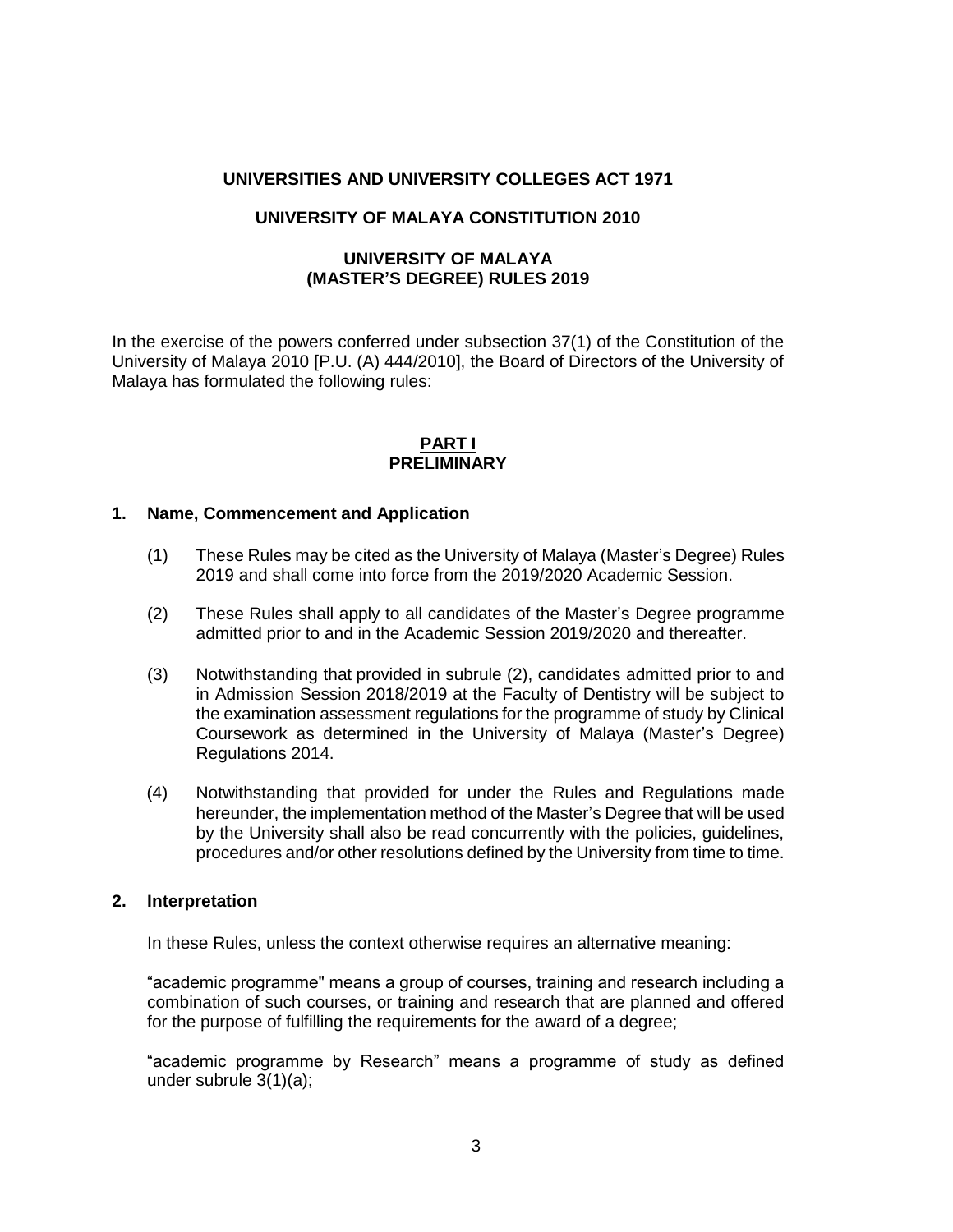"academic programme by Mixed Mode" means a programme of study as defined under subrule 3(1)(b);

"academic programme by Coursework" means a programme of study as defined under subrule 3(1)(c);

"academic programme by Clinical " means a programme of study as defined under subrule  $3(1)(d)$ ;

"Academic Session" means a duration of study of an academic programme which comprises two (2) normal semesters and a special semester where the date of commencement and date of completion is determined by the Vice-Chancellor;

"Admission Session" means a session where a candidate is admitted into a programme of study;

"Bursar" means an officer of the University as provided under section 14 of the Constitution;

"calendar of studies" means the duration of study that consists of lecture week, revision week, examination week and break in any semester where the commencement and ending dates are as prescribed by the Vice-Chancellor;

"Calendar Year" means a period of time in which the duration is twelve (12) months (January - December);

"candidate" means a person who has registered to study for any of the Master's Degree programme of study of the University;

"citizen" means Malaysian citizens;

"CGPA" means Cumulative Grade Point Average which is determined by dividing the total grade points obtained by the number of credits taken from the first semester to the current semester;

"Committee of Examiners" means the committee established by the Senate on the recommendation of the Faculty to consider the results of examination of candidates and exercise such other powers granted to it pursuant to the provisions of these Rules or Regulations concerned;

"Constitution" means the Constitution of University of Malaya 2010 [P.U. (A) 444/2010];

"consultant" means a person who is not a teacher from any university that has the expertise in the related field of study who is appointed by the Faculty to supervise a candidate in his programme of study;

"Co-Supervisor" means a person appointed by the Faculty from among Adjunct Professors, Honorary Professors, visiting lecturers or research fellows appointed by the University and full-time teachers from another university to supervise the candidate in his programme of study;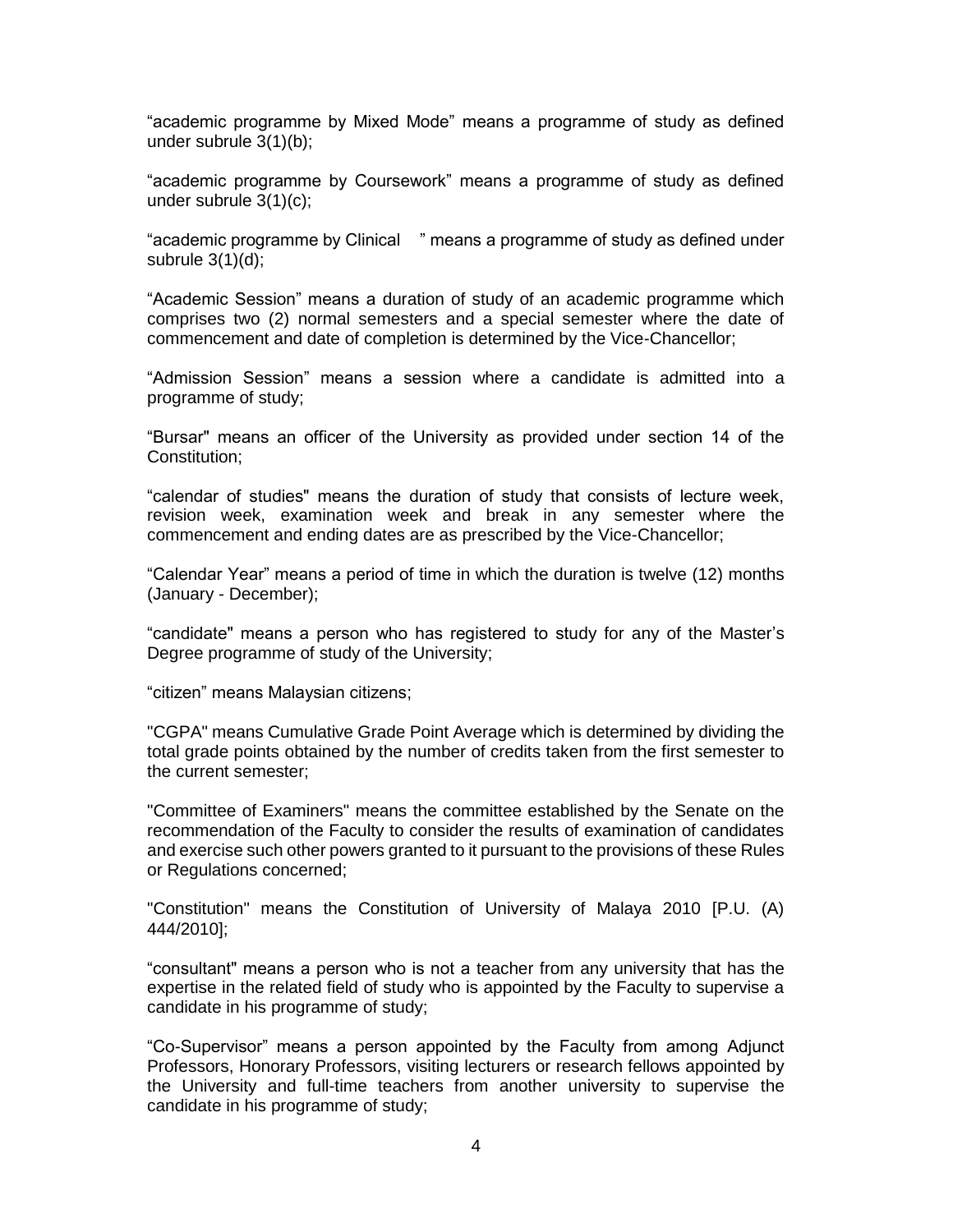"course" means a unit of study, training or clinical training including but not limited to lecture, tutorial, electronic learning, case study, presentation, visit, practical, computer lab, internship, conducted over a prescribed period of time, which contributes to the credit or to the learning outcome of a programme of study;

"course exemption" means an exemption from registration and pursuing a course that is offered to a candidate, based on the course content that is equivalent to the course applied for with proof of knowledge and skill of the candidate. Should the course exemption result in the credit requirement for graduation being insufficient, the candidate shall take another course to replace the said course;

"credit" means the quantitative measurements representing the volume of learning or the burden of learning to achieve specific learning outcomes;

"credit counted" means a credit obtained by a candidate for any course studied in a programme of study where the grade obtained for that particular course is included in the calculation of the GPA and CGPA;

"credit obtained" means a credit obtained by a candidate for a course studied in a programme of study for the purpose of fulfillment of a degree;

"Dean of Faculty" means the Dean of a Faculty of the University and includes any Director or Head of any Academy, Centre, School or Institute, who has been appointed under subsections 24(4) and (5) of the Constitution;

"Deputy Dean Postgraduate Studies" means Deputy Dean and includes any Deputy Director appointed by the University and is responsible for postgraduate programme matters at the Academy, Centre, School or Institute;

"Degree" means a Master's Degree of the University;

"Department" means any department of study of the Faculty and includes any division of studies of the Faculty;

"dissertation" means original research document prepared and handed in by the candidate for the award of a Master's Degree by Research and by Mixed Mode;

"examination room" means the premise for the conduct of an examination for a course or courses;

"External Examiner" means a person who is not a full-time or part-time teacher of the University appointed by the Faculty to examine a dissertation of a candidate;

"Faculty" means any Faculty of the University and this includes any School, Centre, Academy or Institute of University established under subsection 24(1) of the Constitution;

"GPA" means Grade Point Average which is determined by dividing the total grade points obtained by the total number of credits taken in a semester;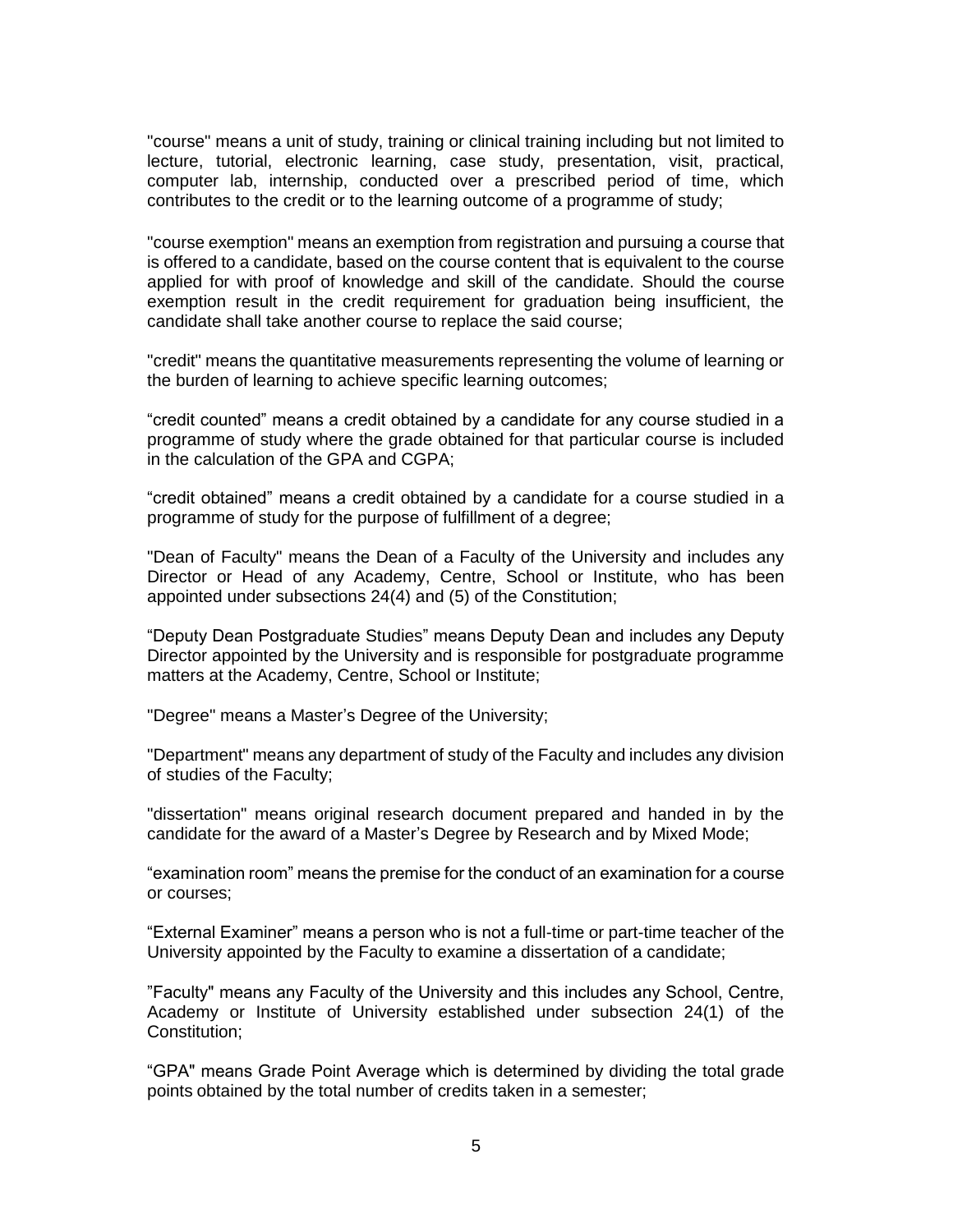"Head of Department" means the Head of any Department of study of a Faculty including the Chairman of any division of study of any Faculty;

"Internal Examiner" means a full-time or part-time teacher of the University appointed by the Faculty to examine a course, a part of a course or dissertation of a candidate;

"Invigilator" means an invigilator and includes a chief invigilator appointed by the Vice-Chancellor from among full-time or part-time teachers of the University to invigilate an examination of an academic programme;

"Needs and requirements" means the Requirements and Special Requirements for the Master's Degree Programme of the University of Malaya to be read concurrently with the University of Malaya (Master's Degree) Rules 2019 and University of Malaya (Master's Degree) Regulations 2019.

"non-citizen" means non-Malaysians including those with permanent resident status;

"Normal Semester" means Semester I or Semester II as provided in the Calendar of Study;

"place of study" means the University including any other place approved by the University;

"Programme Coordinator" means a person appointed by the Dean of the Faculty amongst the full-time teachers of the University to coordinate any academic programme;

"Programme External Assessor / Programme External Examiner" means a person who is not a full-time or part-time teacher of the University appointed by the University for one or more academic programmes;

"Registrar" means an officer of the University as approved under section 14 of the Constitution;

"Research Report" means the outcome of research conducted by a Master's Degree programme of study by Coursework or Master's Degree by Clinical candidate during his candidature and includes research paper, project paper, project report and research outcome concerned known by whatsoever name;

"semester" means a specific duration determined by the University in an academic session which constitutes normal semesters and special semesters;

"Senate" means one of the University's Authorities established under Section 22 of the Constitution;

"Special Semester" means a semester with a shorter duration from a Normal Semester and offered after Semester II;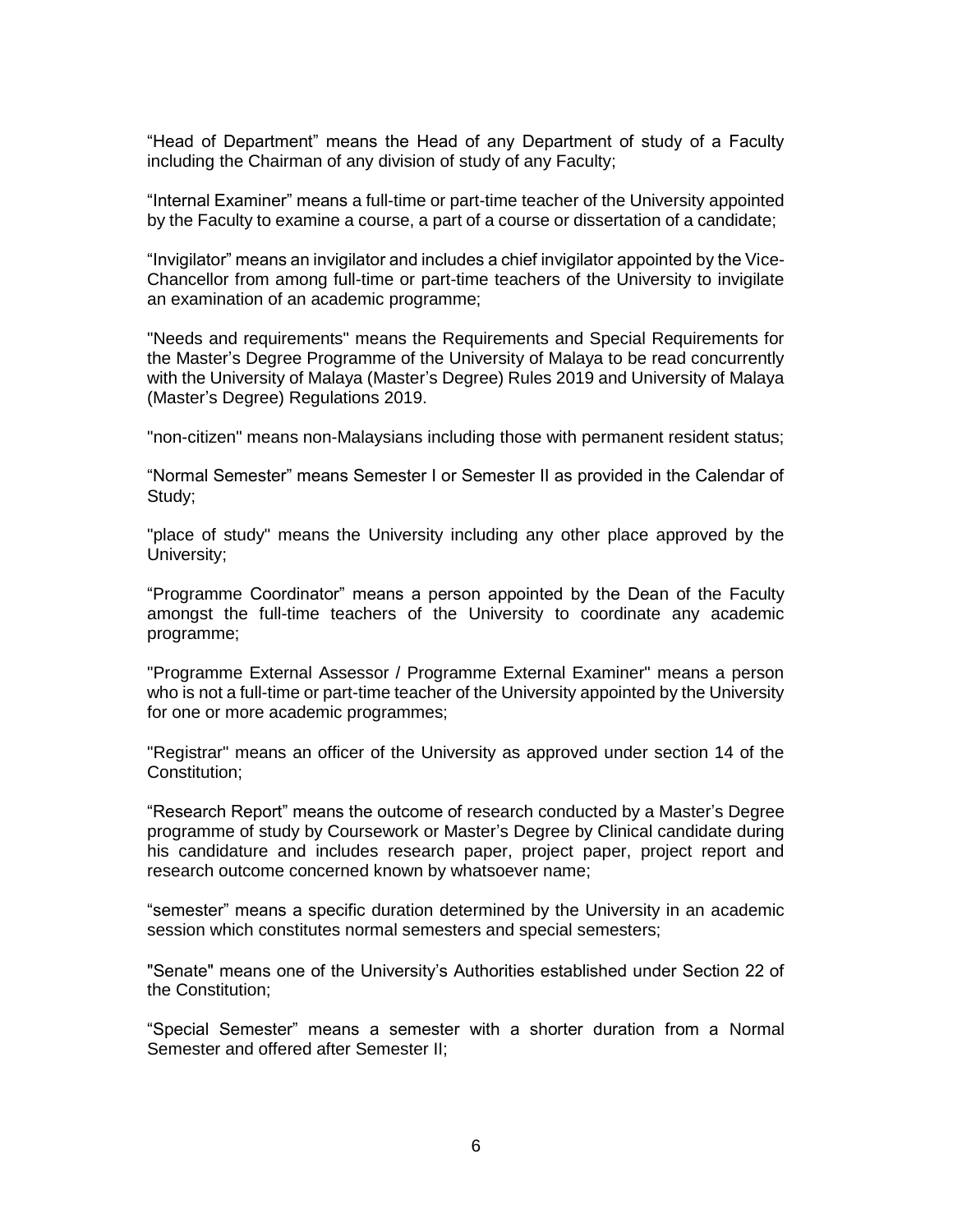"supervisor" means a person appointed by the Faculty from amongst the full-time teachers of the University and an Emeritus Professor of the University to supervise a candidate in his programme of study;

"Teacher" means a person appointed as a teacher in accordance with the Constitution of the University of Malaya, and includes senior professors, professors, associate professors, fellows, assistant professors, readers, senior lecturers, lecturers, assistant lecturers and language teachers;

"term" means a specific duration fixed by the University for an academic session and may include a semester;

"transfer of credit with grade" means transfer of credits together with the grade for course(s) from the same level of qualifications (horizontal) for candidates who are still in the programme of study;

"transfer of credit without grade" means transfer of credits without grade for course(s) from a lower level of qualification (vertical) and/or from the same level of qualification (horizontal) for candidates who have completed their studies or have not completed their studies (not including a candidate who has been terminated from the programme of study) but has reached the level of competency in the course applied for;

"University" means the University of Malaya;

"Vice-Chancellor" means the chief executive officer and academic officer of the University appointed under subsection 12(1) of the Constitution;

"*viva voce*" means one of the components in the Master's Degree programme in the form of oral examination for the candidates to defend their dissertation. This component is held at the last stage of the programme of study after the candidates complete their research and submit their dissertation for the purpose of examination.

#### **PART II ACADEMIC PROGRAMME AND ADMISSION REQUIREMENTS**

#### **3. Academic Programme**

- (1) The academic programme shall be classified as follows:
	- (a) Master's Degree by Research, that is, an academic programme that is conducted by full-time research leading to the production of a dissertation;
	- (b) Master's Degree by Mixed Mode, that is, an academic programme that is conducted by a combination of courses and research leading to the production of a dissertation;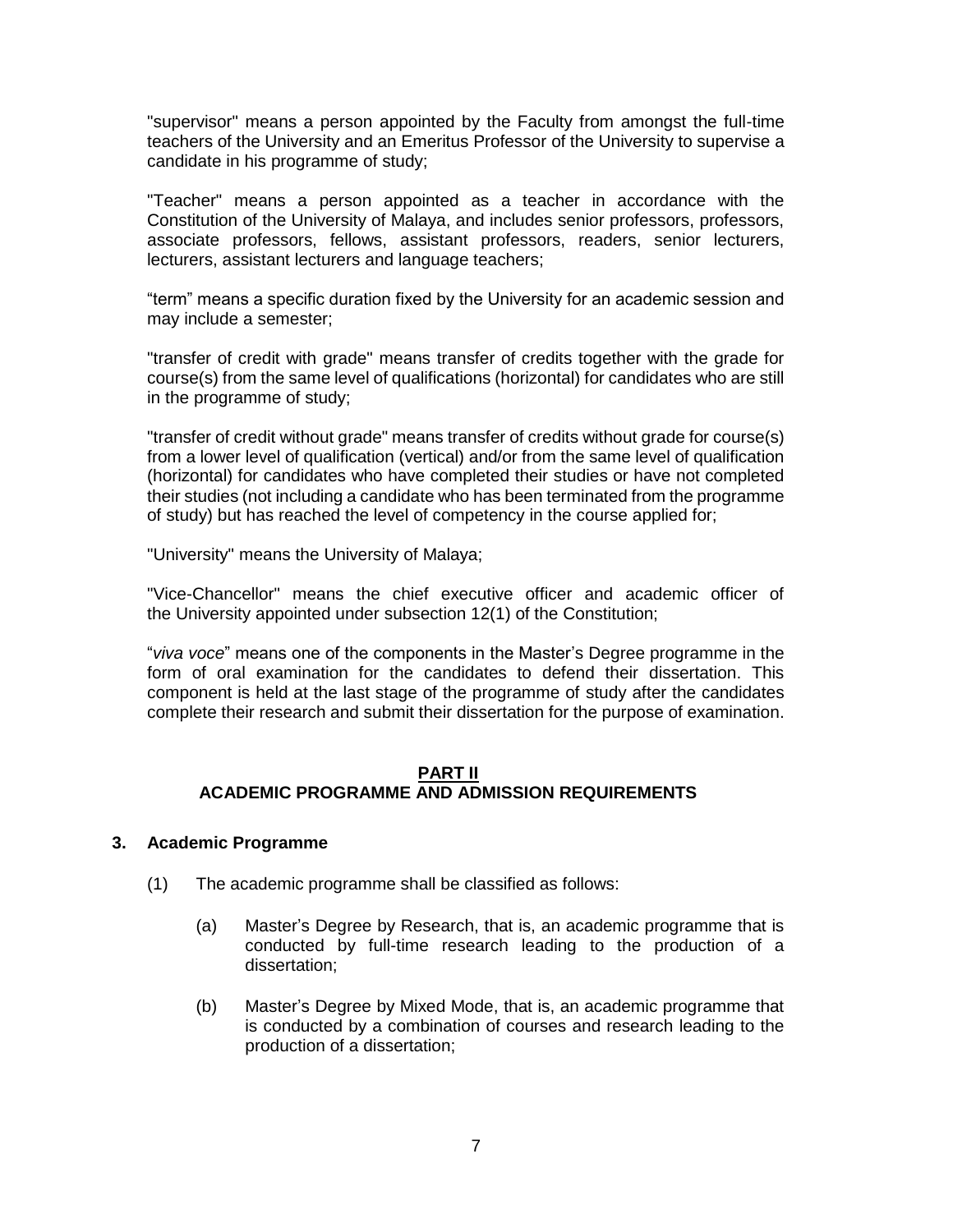- (c) Master's Degree by Coursework, that is, an academic programme that is conducted fully by courses and leading to the production of a research report; and
- (d) Master's Degree by Clinical, that is, an academic programme involving clinical expertise training and leading to the production of a research report.
- (2) Based on the mode of study of the programme as stated in the subrules above, the normal duration for a full-time study is two (2) years for programme by research and one (1) year for programme by mixed mode and coursework.

### **4. Admission to the University's Programme of Study**

- (1) Each applicant who wishes to pursue a Master's programme of study shall meet the following general requirements:
	- (a) obtain a Bachelor's Degree recognized by the Senate or other qualifications considered equivalent to a Bachelor's Degree accepted by the Senate;
	- (b) meet the minimum requirements and qualification conditions for the University's Masters as specified in Schedule 1, University of Malaya (Master's Degree) Regulations 2019;
	- (c) acknowledge receipt of the admission offer;
	- (d) verified by a Registered Medical Practitioner, University's Student Health Clinic that the applicant has a satisfactory level of health and is not suffering from any disease or any physical disability that could interfere with the study at the University; and
	- (e) pay the specified fees.
- (2) In certain circumstances, the admission of an applicant is subject to the Senate's decision with the recommendation of the Faculty concerned and fulfils subrule  $(1)(c)$ ,  $(d)$  and  $(e)$  above.
- (3) Admission to the programme of study usually is at the beginning of Semester I or Semester II of each academic session and the admission offer is for a specific semester and session.

### **5. Admission of a Mobility Programme Candidate**

(1) A Mobility Programme Candidate is a candidate from outside the university who has been approved to follow any courses or to conduct a research offered by an academic programme, whether or not for the purpose of obtaining a grade and/or credit. They are not candidates of the University's programme of study.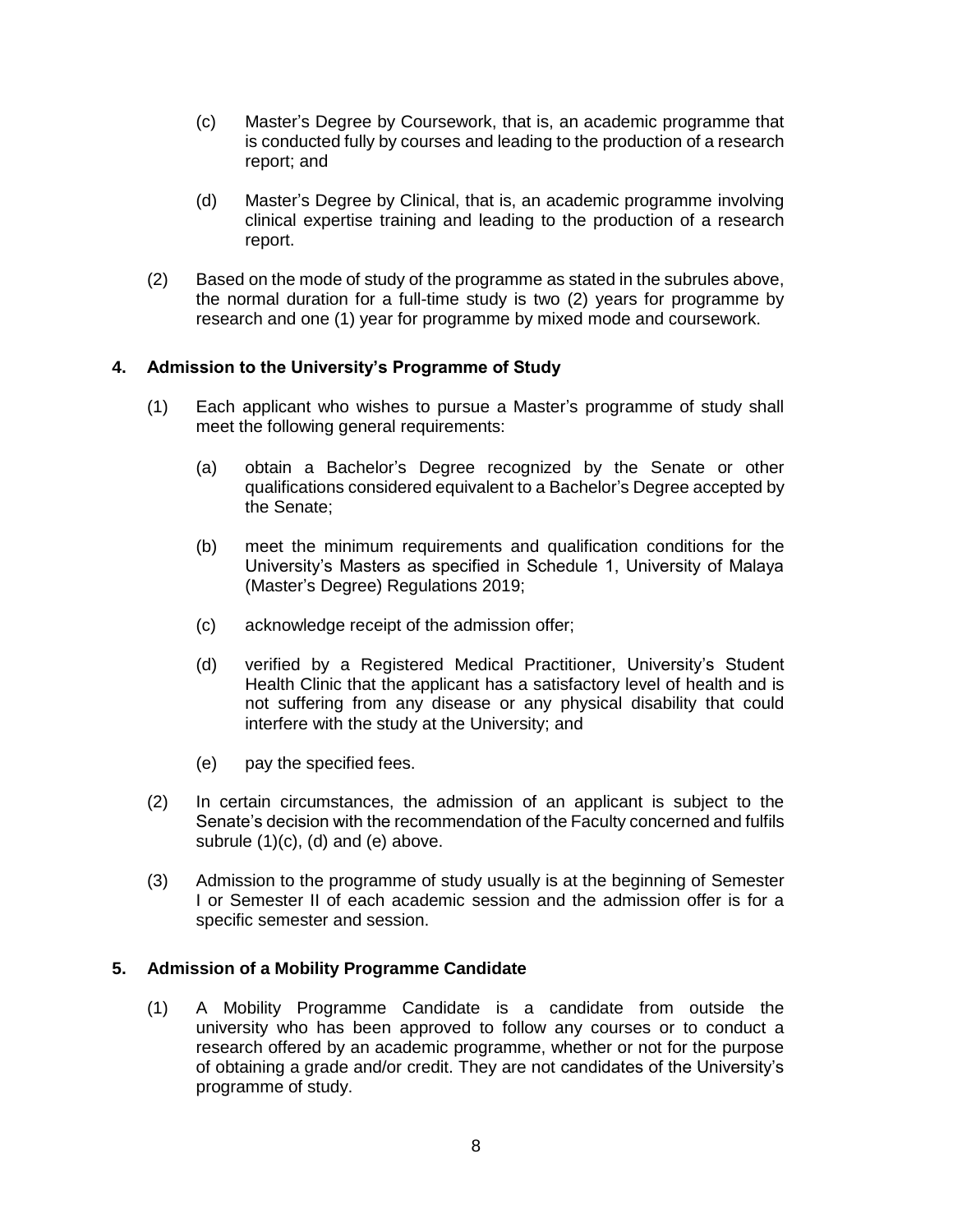(2) The admission of the Mobility Programme Candidate shall be at the discretion of the Dean of the Faculty.

### **PART III REGISTRATION**

### **6. Registration as a Candidate**

- (1) Any person who has been offered a place by the University to pursue a programme of Degree study and who accepts the said offer is required to register in accordance with the regulations under the University of Malaya (Master's Degree) Regulations 2019.
- (2) Subject to subrule (3) below, any person registered pursuant to subrule (1) above is a student of the University and shall be known as a candidate of a Degree programme of study. The name of the said candidate shall be entered into the student register of the University until such time as the candidate shall have completed his programme of study and the Senate has confirmed that the said candidate is qualified to be conferred the Degree or, for any specific reasons the candidate loses his status as a student of the University, whichever is the earlier.
- (3) Every candidate who is registered for a Degree programme of study offered to him shall register on a continuous basis with the University.
- (4) Any candidate who fails to register continuously for a duration of two (2) semesters with the University shall cease to be a student and his name shall be removed from the register of students of the University.
- (5) Notwithstanding that provided in the subrule above and subject to subrule (3) above, the Senate may at any time terminate the registration of any candidate if it deems the candidate, for academic reasons as decided by the Senate, is not able to continue his programme of study and the name of the said candidate shall be removed from the register of students of the University and the candidate shall henceforth cease to be a student of the University. The Senate's decision made in accordance with this subrule (5) is final.

#### **PART IV PAYMENT**

#### **7. Fees and Other Payments**

A candidate shall pay all fees and other payments as determined by the regulations under the University of Malaya (Master's Degree) Regulations 2019.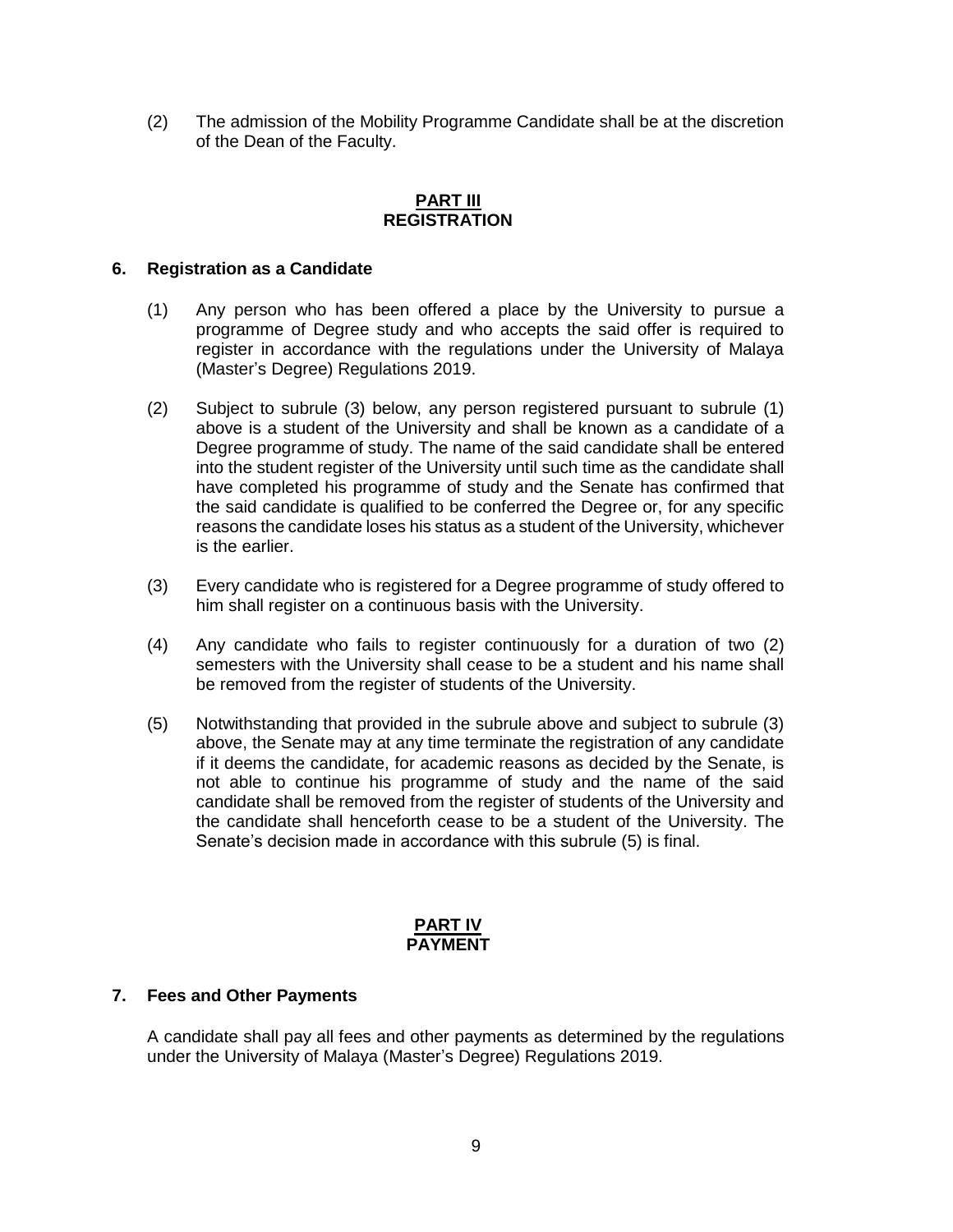## **8. Right to Revise Fee Rates and Other Payments**

The University has the absolute right to revise the rate of the stipulated fees and other payments without prior notice to the candidate.

### **9. Duration to Settle Fees and Other Payments**

The candidate shall pay all fees and other payments within the duration specified by the University.

### **10. Failure to Settle Fees and Other Payments**

Failure to settle all fees and other payments within the duration specified by the University may result in the candidate being:

- (1) prevented from obtaining the examination results for the semester;
- (2) prevented from registering for the following semester and his status as a student of the University is terminated; and/or
- (3) prevented from being conferred a degree.

### **PART V DURATION OF PROGRAMME OF STUDY**

#### **11. Duration of Programme of Study**

A candidate shall pursue and complete his programme of study within the prescribed duration.

#### **12. Minimum and Maximum Duration**

- (1) The minimum and maximum duration for the Master's Degree programme of study is as determined in Schedule 1 of these Rules.
- (2) Notwithstanding anything contained in subrule (1) above, in certain circumstances, the Dean of the Faculty or any other officer as may be determined by the University may extend the duration of candidature beyond the maximum duration as prescribed in subrule (1) above provided that such extension shall not exceed three (3) semesters.

### **13. Suspension of a Candidate's Programme of Study**

The duration of suspension of a candidate's programme of study where punishment has been imposed under the University of Malaya (Discipline of Students) Rules 1999 shall not be taken into account as part of the maximum duration of the programme of study.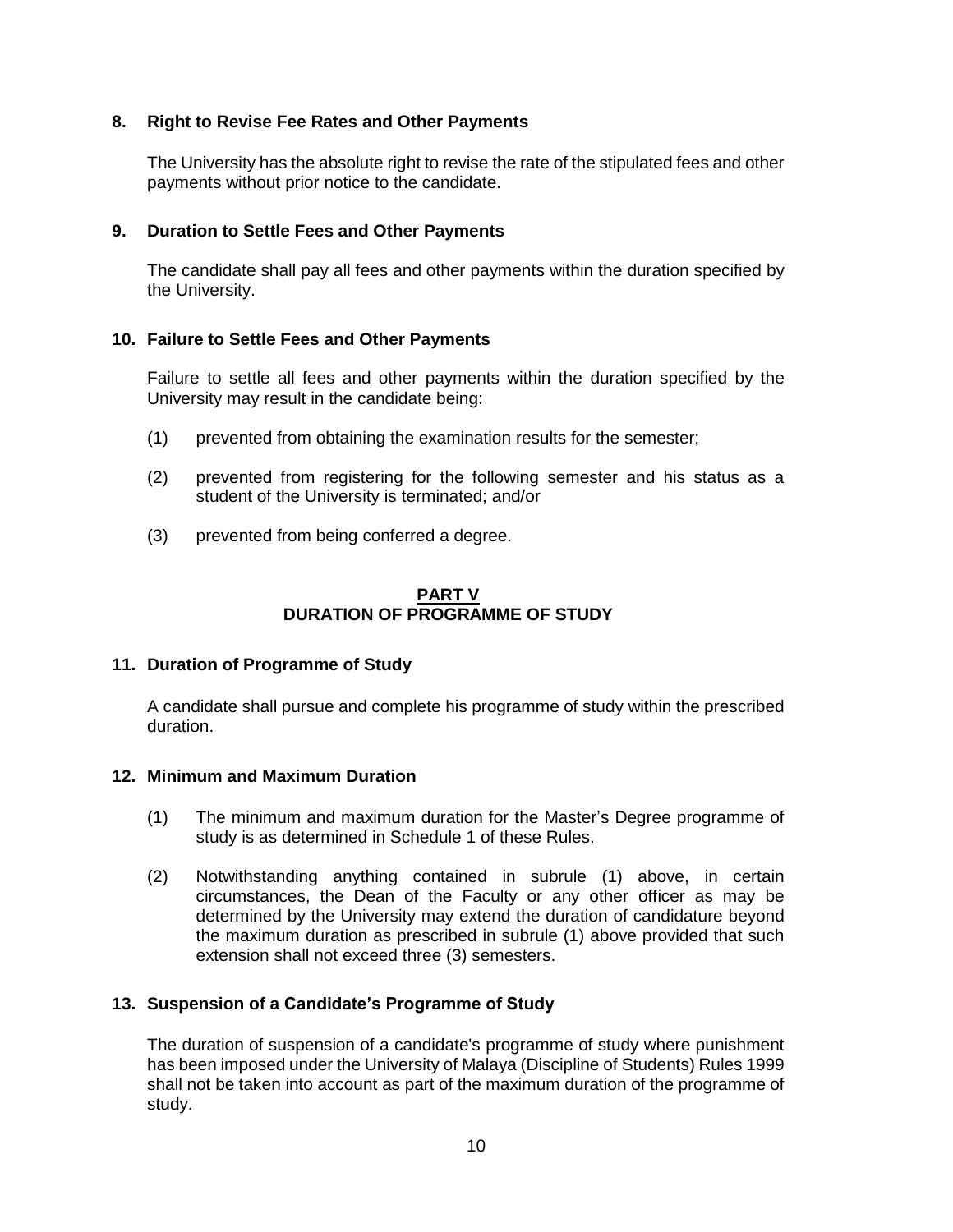# **PART VI STRUCTURE OF ACADEMIC PROGRAMME**

### **14. Structure of Programme by Research and by Mixed Mode**

- (1) For an academic programme by Research, the candidate shall undertake fulltime research resulting in the production of a dissertation. Notwithstanding that, a candidate may be required to attend certain courses as may be prescribed by the University or the Faculty concerned.
- (2) For an academic programme by Mixed Mode, the candidate shall be required to follow the said programme based on the structure of the academic programme and produce a dissertation as may be prescribed in the Regulations made under these Rules.
- (3) Programme External Assessors for each academic programme offered by the University shall be appointed by the relevant Deputy Vice-Chancellor on the recommendation of a Special Committee appointed by the Senate as specified in the Regulations.

#### **15. Structure of Programme by Coursework**

- (1) For an academic programme by Coursework, the candidate is required to pursue an academic programme fully comprising of courses and produce a research report.
- (2) Programme External Assessor for each academic programme offered by the University shall be appointed by the relevant Deputy Vice-Chancellor on the recommendation of a Special Committee appointed by the Senate as specified in the Regulations.

#### **16. Structure of Programme by Clinical**

- (1) For an academic programme by Clinical, the candidate is required to pursue the academic programme involving clinical expertise training and produce a research report.
- (2) Programme External Examiner for each academic programme offered by the University shall be appointed by the relevant Deputy Vice-Chancellor on the recommendation of the Faculty as specified in the Regulations.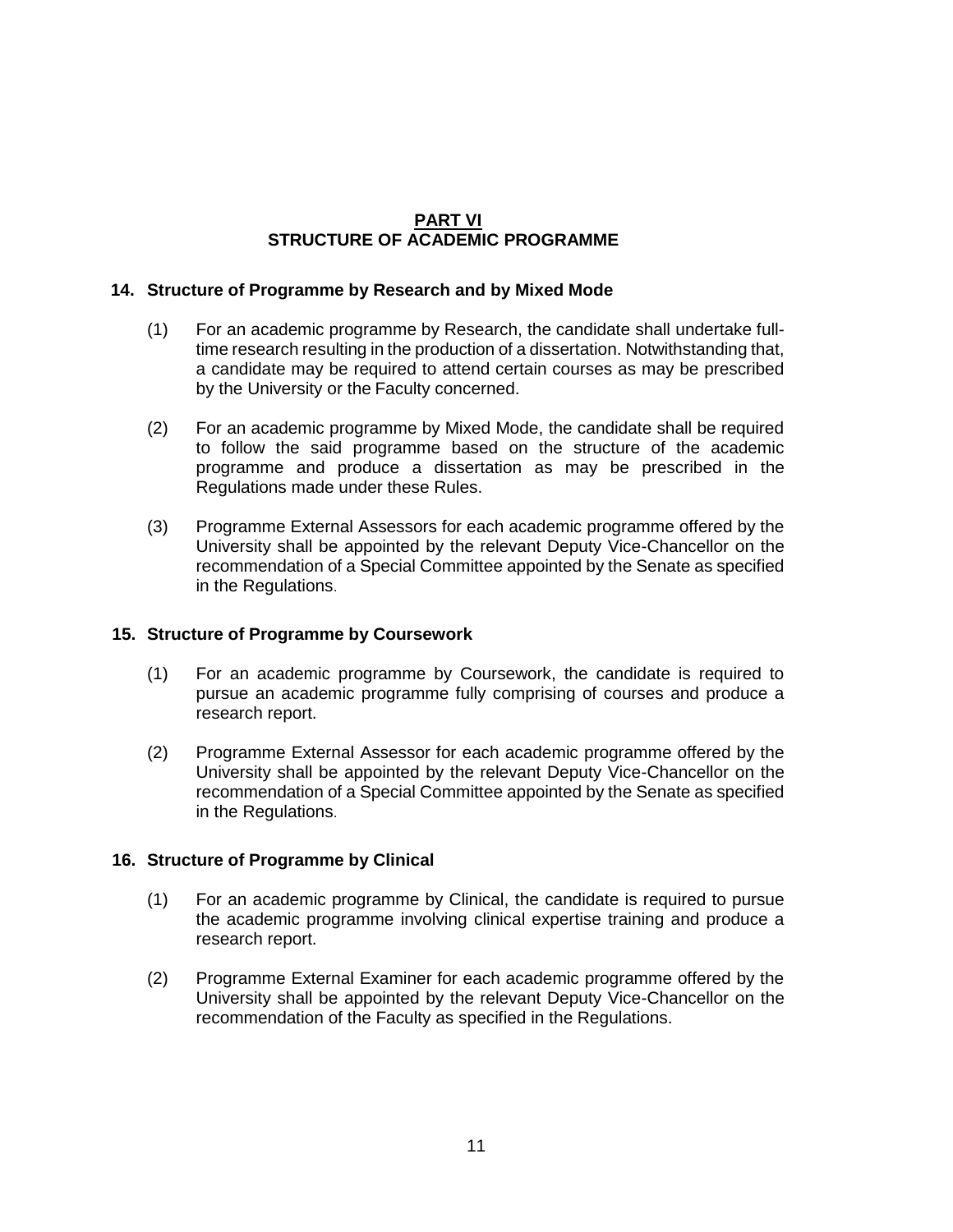### **PART VII LANGUAGE REQUIREMENTS**

### **17.** *Bahasa Malaysia* **Requirement**

- (1) A candidate who is a Malaysian citizen shall be required, before being conferred the degree, to possess at least a:
	- (a) pass the *Bahasa Malaysia* or *Bahasa Melayu* at the *Sijil Pelajaran Malaysia* level;
	- (b) Level III in the *Sijil Bahasa Malaysia* or *Bahasa Melayu Universiti* or at an equivalent level;
	- (c) pass the *Bahasa Malaysia* or *Bahasa Melayu* course as recognised by the University; or
	- (d) pass the *Bahasa Malaysia* or *Bahasa Melayu* exemption assessment as set by the University.
- (2) A non-citizen candidate is required to attend at a satisfactory level a *Bahasa Malaysia* or *Bahasa Melayu* course conducted by the University before being conferred his degree unless he obtains at least a:
	- (a) pass the *Bahasa Malaysia* or *Bahasa Melayu* at the *Sijil Pelajaran Malaysia* level;
	- (b) Level III in the *Sijil Bahasa Malaysia* or *Bahasa Melayu Universiti* or at an equivalent level;
	- (c) pass the *Bahasa Malaysia or Bahasa Melayu* course as recognised by the University; or
	- (d) pass the *Bahasa Malaysia* or *Bahasa Melayu* exemption assessment as set by the University.
- (3) Notwithstanding subrules (1) and (2), the *Bahasa Malaysia* or *Bahasa Melayu* requirement may be waived for a candidate who has pursued a programme of study and has been conferred a degree from a Local and Private Institute of Higher Learning where the medium of instruction used was the national language.

#### **18. English Language Requirement**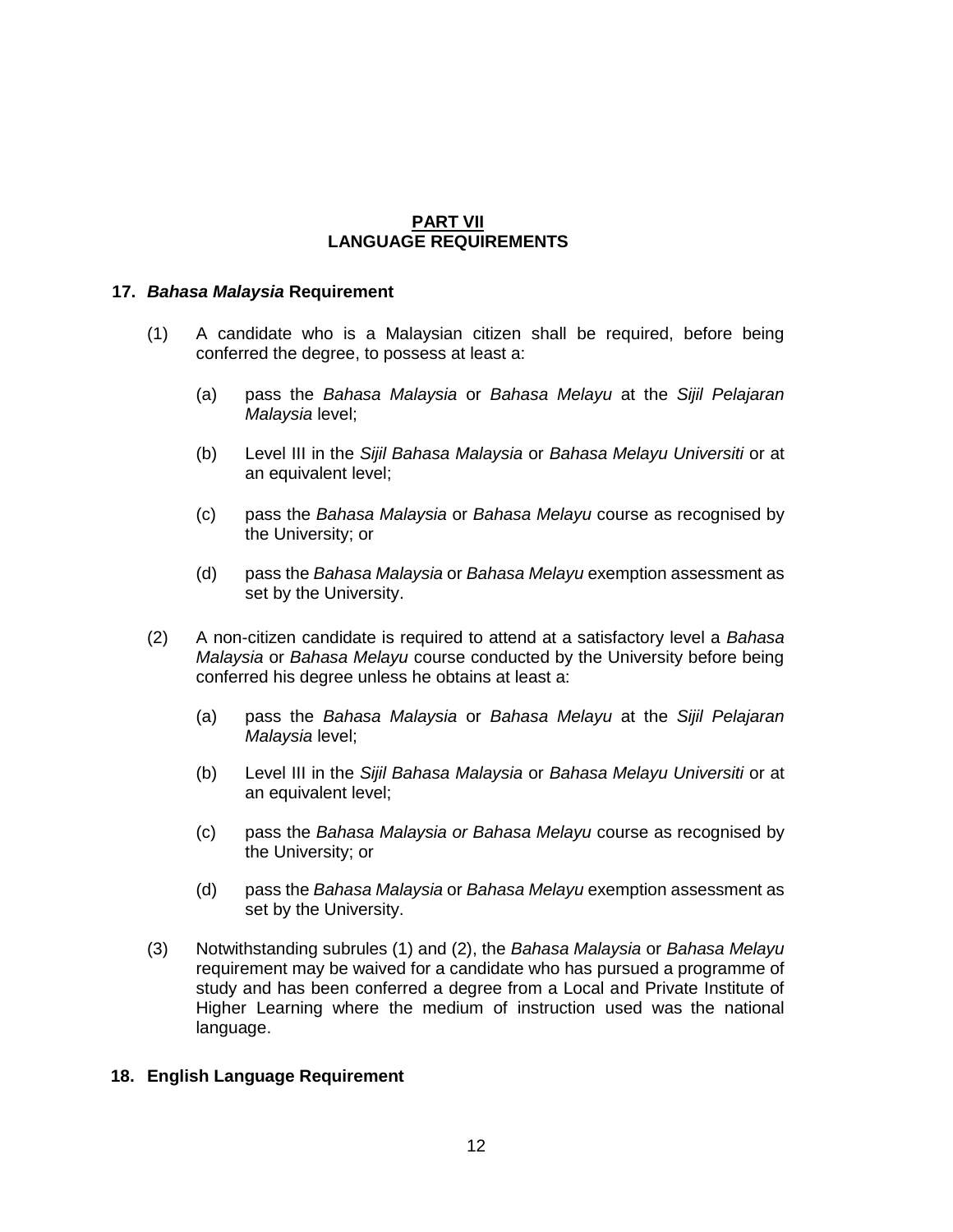- (1) A non-citizen applicant who intends to pursue a degree programme of study in the University and/or write his dissertation in English, and who obtained a degree from a university or an institution of higher learning where the medium of instruction is not English language for the degree concerned is required to fulfil the English language competency requirement set by the University from time to time.
- (2) An non-citizen applicant who pursues a programme of study and/or writing a dissertation in a language other than English, that is, *Bahasa Malaysia* and Arabic related to his field of research, prior to graduation is required to fulfil the English language competency requirement as set by the University from time to time as stipulated in the Schedule 1 of the University of Malaya (Master's Degree) Regulations 2019.

#### **PART VIII ASSESSMENT METHOD**

### **19. Assessment**

- (1) In accordance to the University of Malaya (Master's Degree) Regulations 2019, assessment shall be conducted for the following academic programmes:
	- (a) Research;
	- (b) Mixed Mode;
	- (c) Coursework; and
	- (d) Clinical .
- (2) An assessment carried out by the University may be *via* final examination and/or continuous assessment together with other assessment methods which have been approved by the Senate upon the recommendation of the Faculty.

#### **20. Committee of Examiners**

A separate Committee of Examiners shall be formed for every examination for every academic programme.

### **PART IX GRADUATION**

#### **21. Graduation Requirements**

(1) A candidate may be awarded the relevant degree subject to the candidate: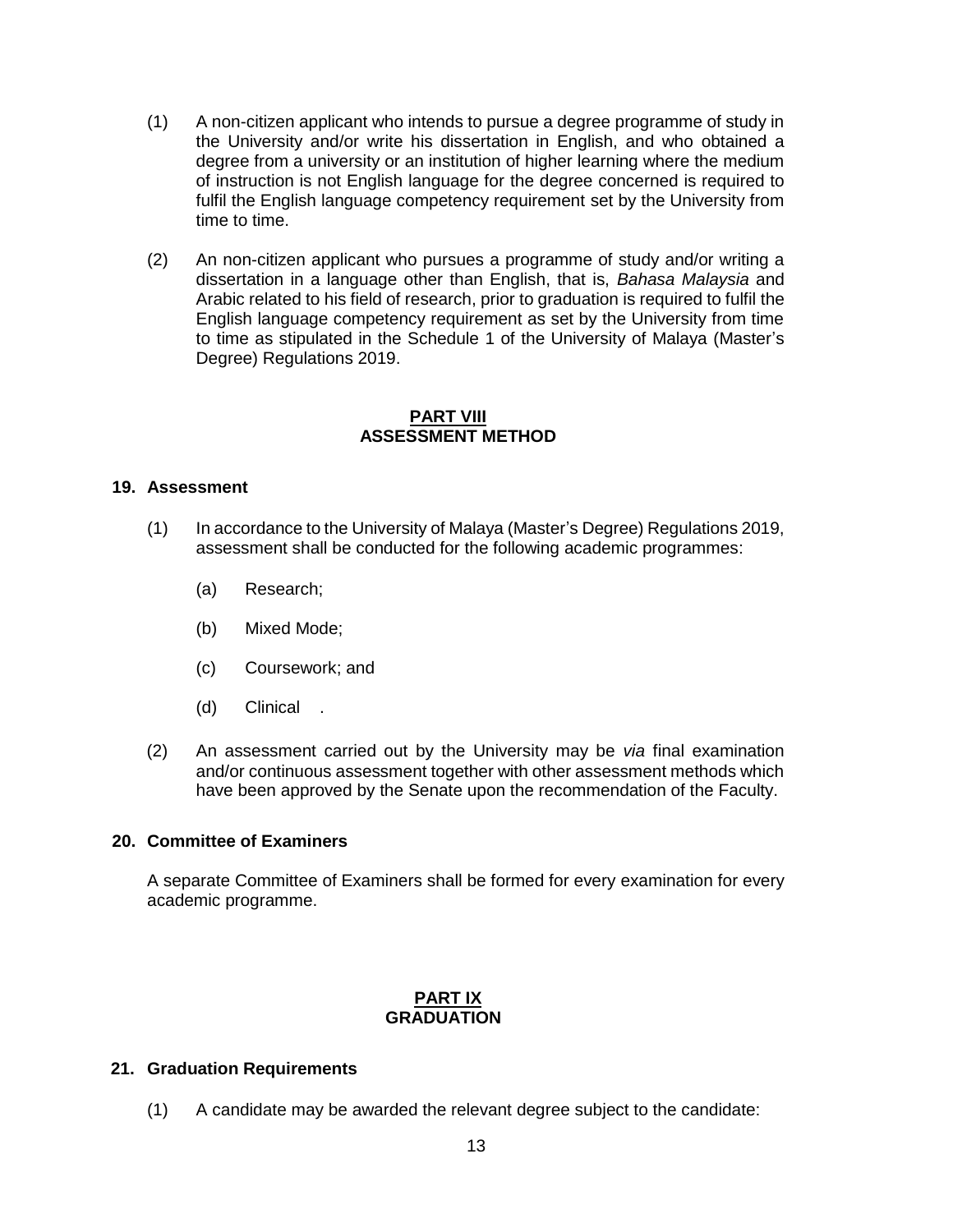- (a) has complied with all requirements of these Rules and any regulations made thereunder;
- (b) has been recommended by the Committee of Examiners to be awarded the Degree and approved by the Senate; and
- (c) has satisfied any other requirements prescribed by the Senate from time to time.
- (2) The University reserves the right to forfeit the conferment of the degree if the candidate fails to pay all fees and other payments prescribed by the University.
- (3) Notwithstanding any decision in relation to a candidate's graduation, the University reserves the right to forfeit the conferment of the degree of a candidate if the University is satisfied that it has been proven that the candidate has done the following:
	- (a) falsified information to meet the requirements for graduation; or
	- (b) committed an act of academic dishonesty that in the view of the University deems that the candidate does not deserve to be awarded the degree.

#### **PART X GENERAL**

#### **22. Termination of Candidature**

The Senate has the right to terminate the candidature of a candidate who is found to have provided false information in connection with admission to the University or commits an act of academic dishonesty other than those stated in the University of Malaya (Discipline of Students) Rules 1999 which in the view of the Senate is inappropriate and detrimental to the image of the University.

#### **23. Power of the Senate to Formulate Regulations**

The Senate may generally make any regulations as may be necessary for the purpose of carrying out or enforcing the provisions of these rules**.**

#### **24. Exemption of Application**

Notwithstanding anything stated in these rules and any regulations made thereunder, the Senate may exempt the application of any provisions of these Rules.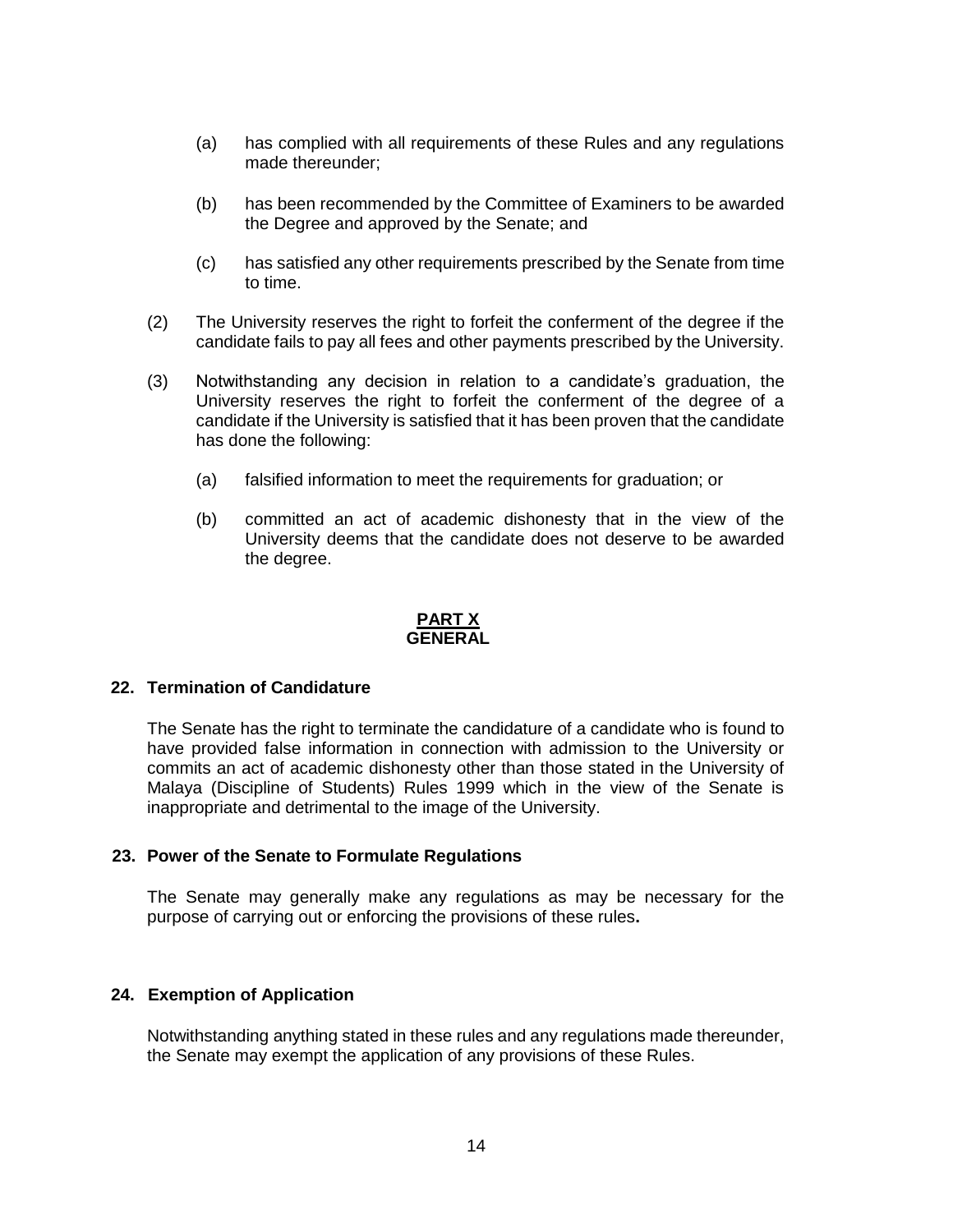### **25. Compliance with the Universities and University Colleges Act 1971, University of Malaya Constitution, Statutes, Rules and Regulations**

Every candidate shall be subjected to the Universities and University Colleges Act 1971, the University of Malaya Constitution, all other Statutes, Rules and Regulations currently applicable in the University including the University of Malaya (Discipline of Students) Rules 1999.

# **26. Repeal**

Subject to the provision in Rule 1(3), the University of Malaya (Master's Degree) Rules 2014 and the University of Malaya (Master's Degrees of the Asia-Europe Institute) Rules 2011, are hereby repealed.

Made on 27th August 2019.

 YM Tengku Datuk Dr Mohd Azzman Shariffadeen Tengku Ibrahim Chairman University of Malaya Board of Directors